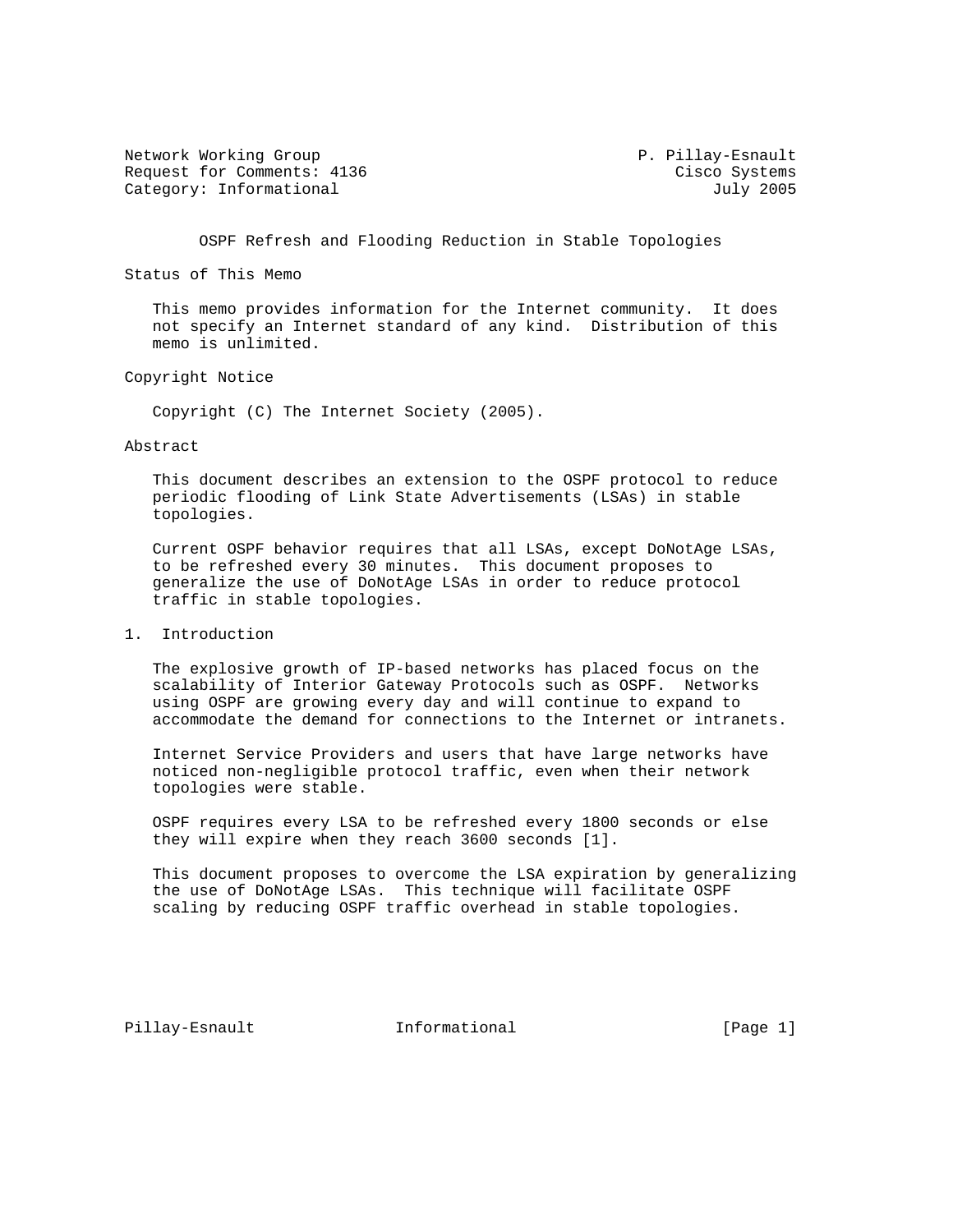## 2. Changes in the Existing Implementation

 This enhancement relies on the implementation of the DoNotAge bit and the Indication-LSA. The details of the implementation of the DoNotAge bit and the Indication-LSA are specified in "Extending OSPF to Support Demand Circuits" [2].

 Flooding-reduction-capable routers will continue to send hellos to their neighbors and keep aging their self-originated LSAs in their database. However, these routers will flood their self-originated LSAs with the DoNotAge bit set. Thus, self-originated LSAs do not have to be re-flooded every 30 minutes and the re-flooding interval can be extended to the configured forced-flooding interval. As in normal OSPF operation, any change in the contents of the LSA will cause a reoriginated LSA to be flooded with the DoNotAge bit set. This will reduce protocol traffic overhead while allowing changes to be flooded immediately.

 Flooding-reduction-capable routers will flood received non-self originated LSAs with the DoNotAge bit set on all normal or flooding reduction-only interfaces within the LSA's flooding scope. If an interface is configured as both flooding-reduction-capable and Demand-Circuit, then the flooding is done if and only if the contents of the LSA have changed. This allows LSA flooding for unchanged LSAs to be periodically forced by the originating router.

#### 3. Backward Compatibility

 Routers supporting the demand circuit extensions [2] will be able to correctly process DoNotAge LSAs flooded by routers supporting the flooding reduction capability described herein. These routers will also suppress flooding DoNotAge LSAs on interfaces configured as demand circuits. However, they will also flood DoNotAge LSAs on interfaces that are not configured as demand circuits.

 When there are routers in the OSPF routing domain, stub area, or NSSA area, that do not support the demand circuit extensions [2] then the use of these flooding reduction capabilities will be subject to the demand circuit interoperability constraints articulated in section 2.5 of "Extending OSPF to Support Demand Circuits" [2]. This implies that detection of an LSA, with the DC bit clear, will result in the re-origination of self-originated DoNotAge LSAs with the DoNotAge clear and purging of non-self-originated DoNotAge LSAs.

Pillay-Esnault 1nformational [Page 2]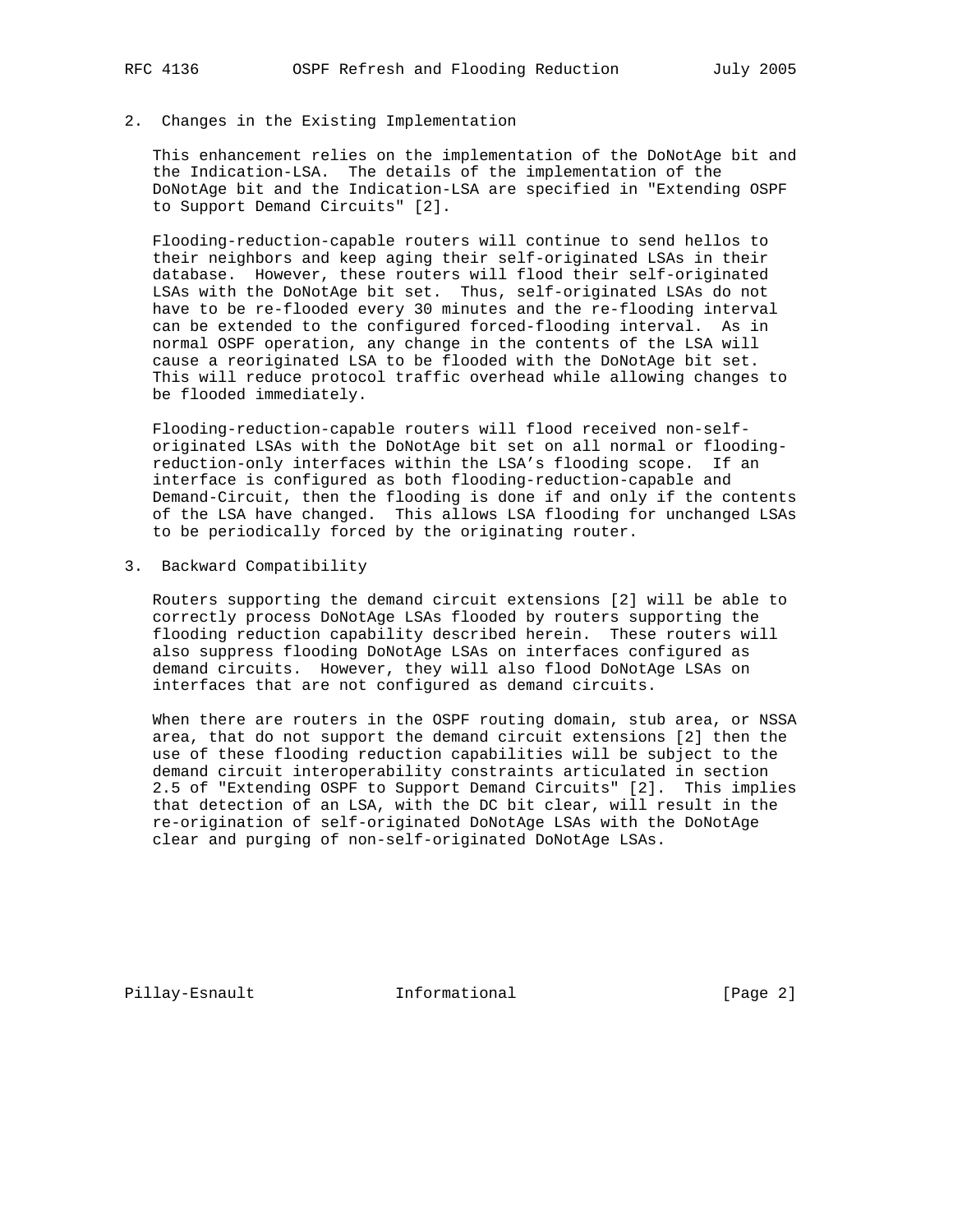# 4. Security Considerations

 This memo does not create any new security issues for the OSPF protocol. Security considerations for the base OSPF protocol are covered in [1].

## 5. Acknowledgments

 The author would like to thank Jean-Michel Esnault, Barry Friedman, Thomas Kramer, Acee Lindem, Peter Psenak, Henk Smit, and Alex Zinin for their helpful comments on this work.

- 6. Normative References
	- [1] Moy, J., "OSPF Version 2", STD 54, RFC 2328, April 1998.
	- [2] Moy, J., "Extending OSPF to Support Demand Circuits", RFC 1793, April 1995.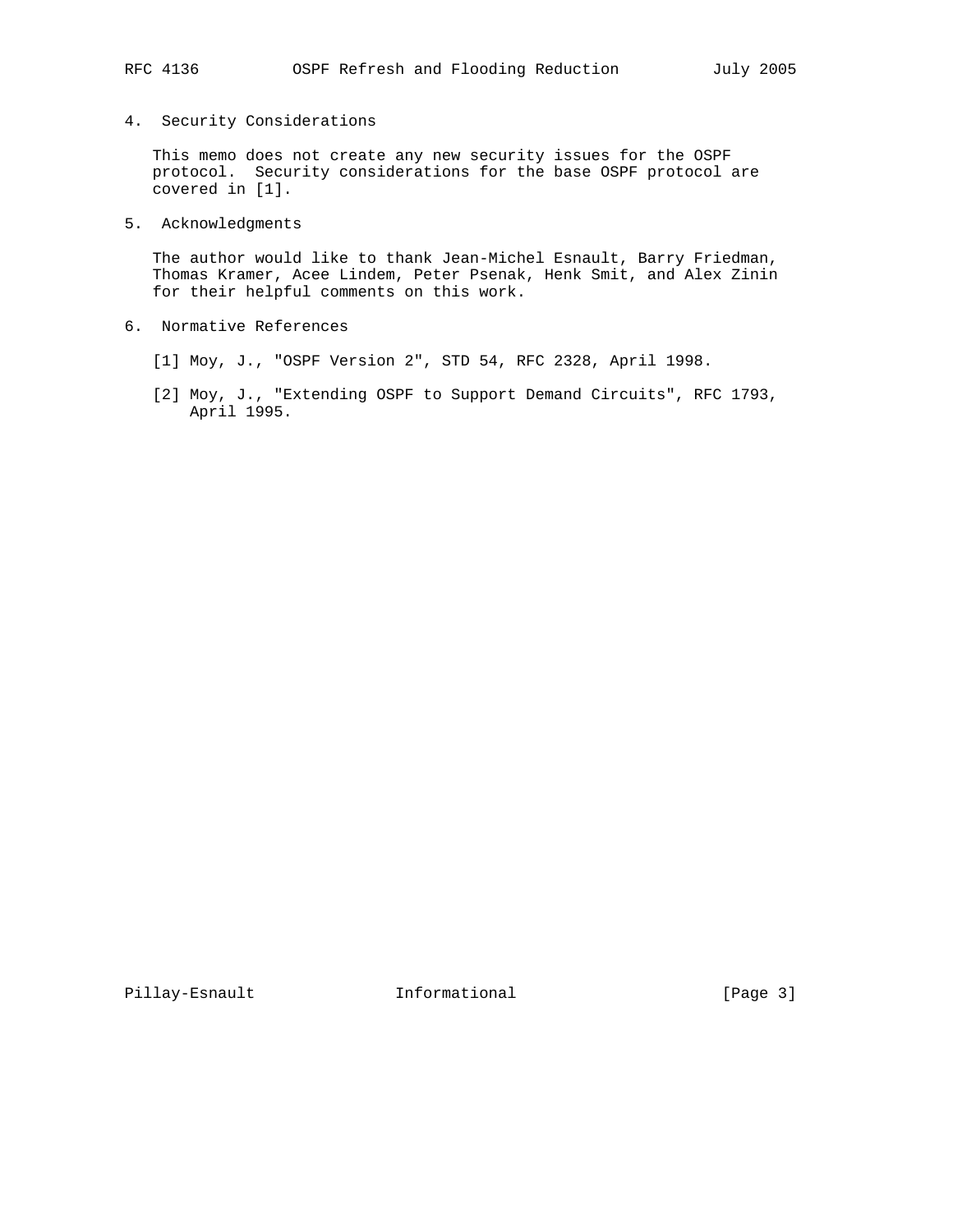A. Configurable Parameters

 This memo defines new configuration parameters for the flooding reduction feature. The feature must be enabled by configuration on a router and is, by default, off.

- flooding-reduction <all | list of interfaces> Indicates that the router has the flooding reduction feature enabled. By default, this parameter applies to all interfaces running under the OSPF instance to which it applies. The feature can be enabled on a subset of explicitly specified interfaces.
- flooding-interval <n minutes> Indicates the interval in minutes for the periodic flooding of self-originated LSAs. By default, this value is 30 minutes as per [1]. The minimum value is also 30 minutes. A value of infinity will prevent re-flooding of self originated LSAs that have not changed.

Author's Address

 Padma Pillay-Esnault Cisco Systems 170 W. Tasman Drive San Jose, CA 95134

EMail: ppe@cisco.com